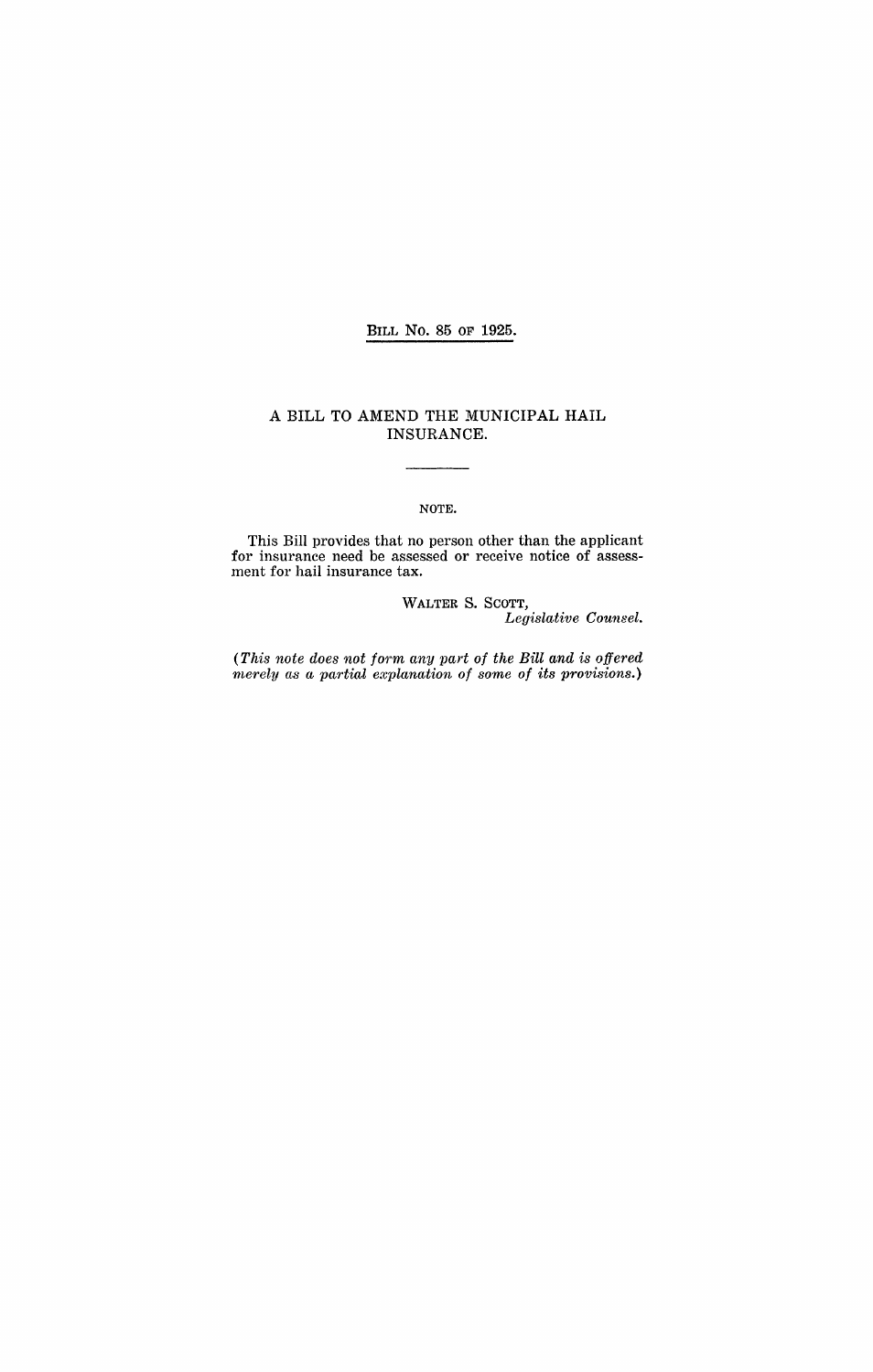# **BILL**

### No. 85 of 1925.

An Act to amend The Municipal Hail Insurance Act.

*(Assented to* , 1925.)

HIS. MAJESTY, by and with the advice and consent of the Legislative Assembly of the Province of Alberta, enacts as follows:

**1.** This Act may be cited as *"The'Municipal Hail Insurance Act Amendment Act, 1925."* 

*2. The Municipal Hail Insurance Act,* being chapter 174 of the Revised Statutes of Alberta, 1922, is amended as to section 36 thereof by adding as subsection  $(1a)$  immediately after subsection (1) the following: .

"(1a) Notwithstanding the provisions of this or any other Act, no name other than the name of the owner who . made an application under the provisions of section 24 of this Act need be entered upon the assessment roll in respect of the hail insurance tax, and no notice of assessment or taxation need be sent to any person other than such owner."

3. This Act shall come into force on the ........... day of ..................... 19 .. .